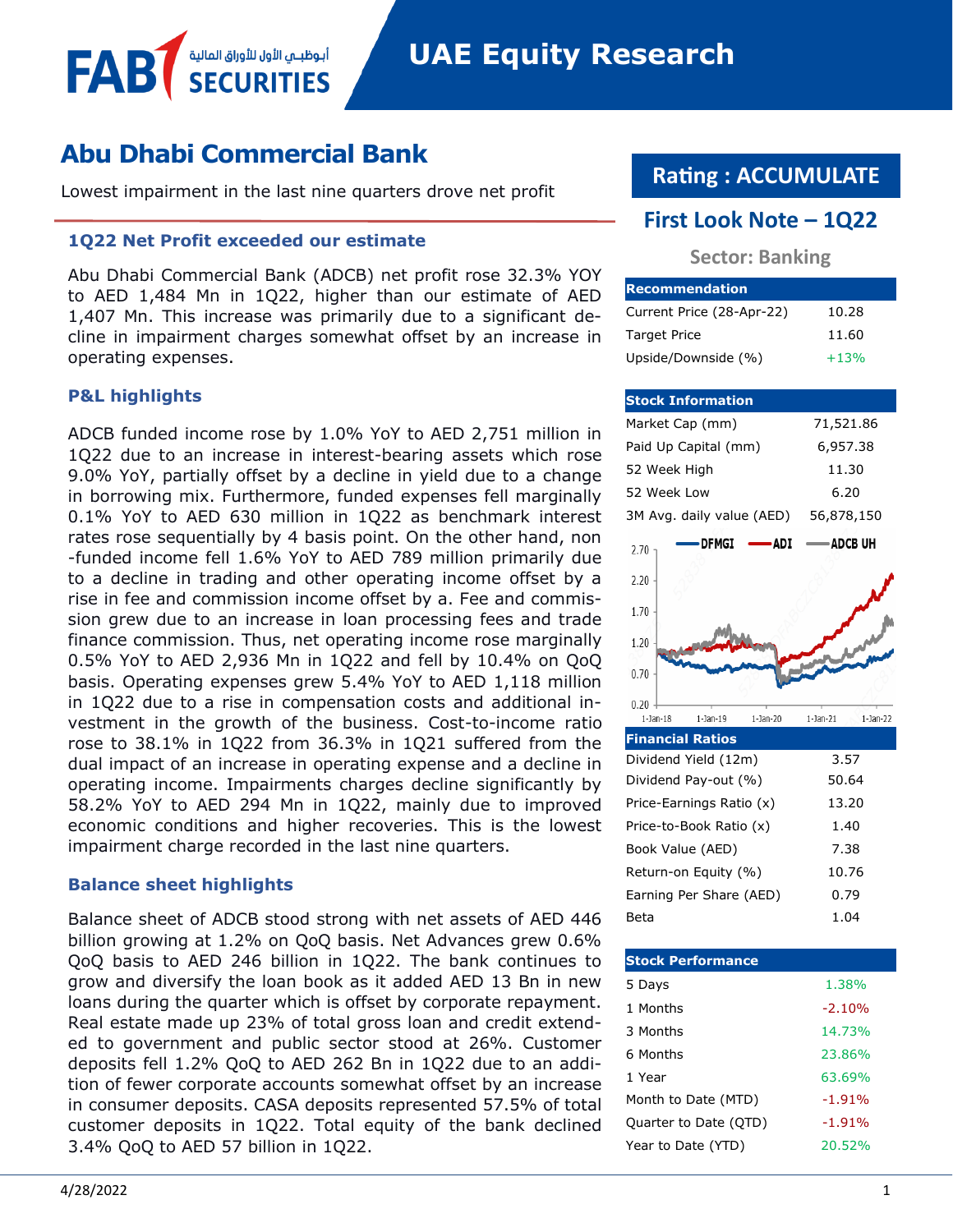# أبوظبــي الأول للأوراق الماليا FA

## **Target price and rating**

We maintain our ACCUMULATE rating on ADCB with a target price of AED 11.60. The bank's net interest margin is expected to benefit in a rising interest rate environment due to the positive interest rate sensitivity gap. In a rising interest rate scenario, the positive gap will push the NIM upwards and vice versa. A positive gap happens when rate-sensitive assets are greater than rate-sensitive liabilities. ADCB also maintains a stable funding profile largely funded by customer deposits reflecting a strong franchise. Low-cost CASA deposits make up 58% of total deposits in 1Q22. Non-funded income is also projected to maintain a healthy growth rate with improving economic outlook. The bank operational efficiency is projected to improve further as merger-related synergies are fully realized and continued investment in digital initiatives. Additionally, asset quality is also anticipated to remain stable in 2022 given improving macroeconomic outlook. Notwithstanding all these positives, ADCB is projected to generate ROA of 1.30% in 2022 compared to industry of 1.49% in 2022 leading us to assign ACCUMULATE rating on the stock.

#### **ADCB - Relative valuation**

| (at CMP)           | 2018  | 2019  | 2020  | 2021  | 2022F |
|--------------------|-------|-------|-------|-------|-------|
| P/E(x)             | 11.42 | 14.48 | 20.16 | 14.08 | 12.21 |
| P/B(x)             | 1.86  | 1.29  | 1.26  | 1.20  | 1.10  |
| Dividend Yield (%) | 4.47  | 3.70  | 2.63  | 3.60  | 3.89  |

*FABS Estimates & Co Data*

| <b>AED mm</b>                                       | <b>1Q21</b> | 4Q21     | 1Q22A          | <b>1Q22F</b> | Var.      | YOY Ch    | QOQ Ch    | 2021     | 2022F        | <b>Change</b> |
|-----------------------------------------------------|-------------|----------|----------------|--------------|-----------|-----------|-----------|----------|--------------|---------------|
| Funded income                                       | 2,724       | 2,820    | 2,751          | 2,968        | $-7%$     | 1.0%      | $-2.4%$   | 11,121   | 11,923       | 7.2%          |
| Funded expense                                      | $-605$      | $-570$   | $-604$         | $-630$       | $-4%$     | $-0.1%$   | 6.1%      | $-2,258$ | $-2,198$     | $-2.6%$       |
| <b>Net funded income</b>                            | 2,119       | 2,250    | 2,146          | 2,338        | $-8%$     | 1.3%      | $-4.6%$   | 8,864    | 9,724        | 9.7%          |
| Fees & commissions                                  | 443         | 519      | 487            | 508          | $-4%$     | 9.9%      | $-6.2%$   | 1,899    | 1,902        | 0.1%          |
| Other operating income                              | 359         | 508      | 302            | 340          | $-11%$    | $-15.9%$  | $-40.5%$  | 1,496    | 1,522        | 1.7%          |
| <b>Non funded income</b>                            | 802         | 1,027    | 789            | 848          | $-7%$     | $-1.6%$   | $-23.2%$  | 3,396    | 3,424        | 0.8%          |
| <b>Operating income</b>                             | 2,922       | 3,277    | 2,936          | 3,186        | $-8%$     | 0.5%      | $-10.4%$  | 12,259   | 13,149       | 7.3%          |
| Operating expenses                                  | $-1,061$    | $-1,128$ | $-1,118$       | $-1,097$     | 2%        | 5.4%      | $-1.0%$   | $-4,257$ | $-4,339$     | 1.9%          |
| <b>Pre-provision profit</b>                         | 1,861       | 2,149    | 1,818          | 2,089        | $-13%$    | $-2.3%$   | $-15.4%$  | 8,002    | 8,810        | 10.1%         |
| Impairments                                         | $-704$      | $-669$   | $-294$         | $-656$       | $-55%$    | $-58.2%$  | $-56.0%$  | $-2,646$ | $-2,745$     | 3.7%          |
| <b>Operating profit after</b><br>impairment         | 1,157       | 1,480    | 1,524          | 1,433        | 6%        | 31.7%     | 3.0%      | 5,356    | 6,065        | 13.2%         |
| Share of profit of assoc.                           | 2           | 1        | $\overline{2}$ | $\mathbf{1}$ | 199%      | $-4.5%$   | 199.3%    | 8        | 3            | $-64.6%$      |
| <b>Profit before tax</b>                            | 1,159       | 1,481    | 1,526          | 1,434        | 6%        | 31.6%     | 3.1%      | 5,363    | 6,068        | 13.1%         |
| Overseas tax expense                                | $-28$       | $-29$    | $-29$          | $-26$        | 11%       | 4.4%      | $-0.4%$   | $-100$   | $-206$       | 106.7%        |
| Loss from discontinued<br>operations                | $-10$       | $-4$     | $-14$          | $\mathbf{0}$ | <b>NM</b> | 31.0%     | 240.5%    | $-16$    | $\mathbf{0}$ | $-100.0\%$    |
| Non controlling interest                            | 0           | $-5$     | 0              | $-1$         | $-102%$   | $-104.9%$ | $-100.4%$ | $-6$     | $-4$         | $-35.9%$      |
| Net profit attributa-<br>ble<br>FABS Estimates & Co | 1,121       | 1,443    | 1,484          | 1,407        | 5%        | 32.3%     | 2.8%      | 5,241    | 5,858        | 11.8%         |

#### **ADCB - P&L**

*Data*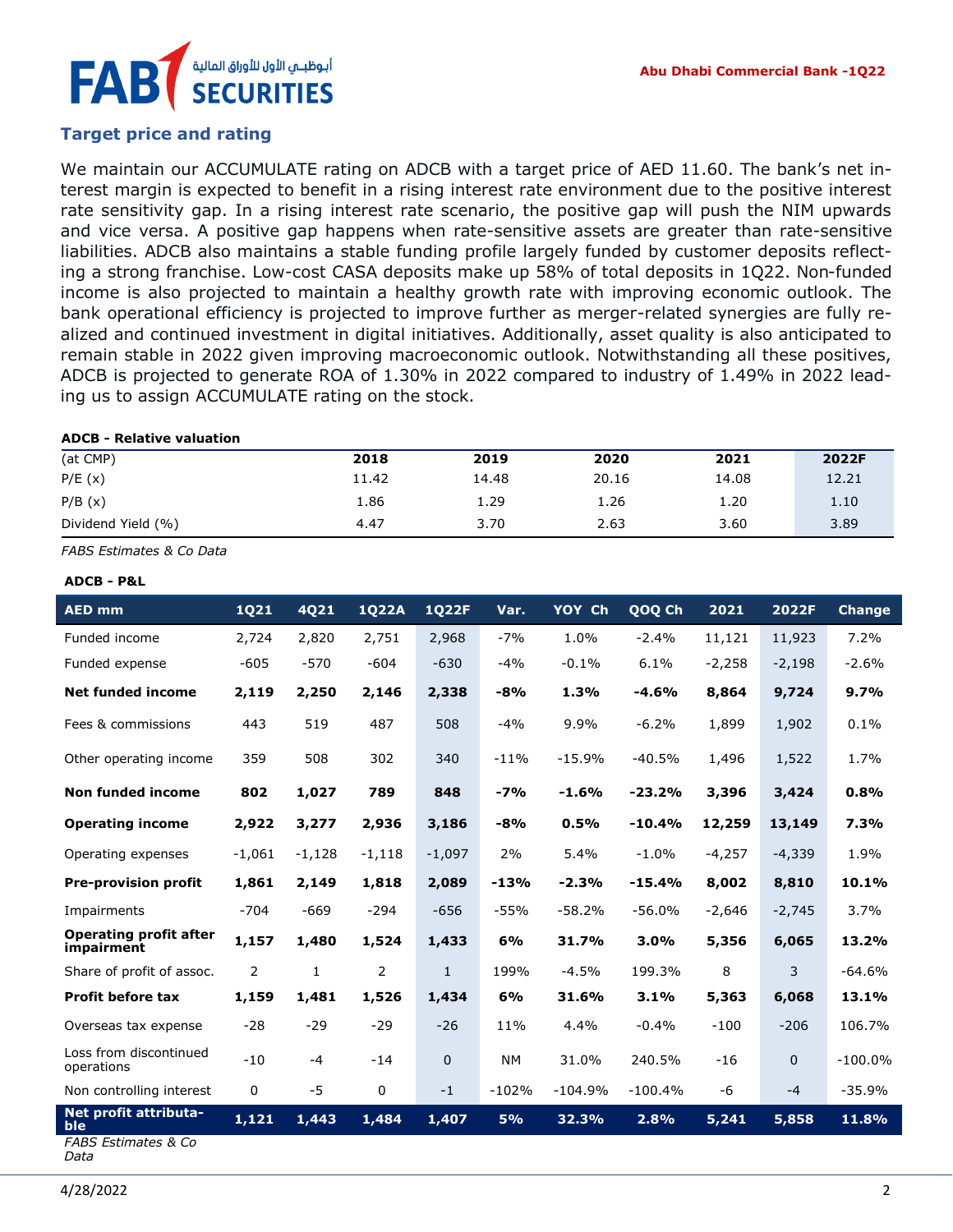#### **Abu Dhabi Commercial Bank -1Q22**



#### **ADCB - P&L KPI**

|                     | 1Q21    | 4Q21  | 1Q22A | QOQ Ch  | YOY Ch  | 2021  | 2022F | Change |
|---------------------|---------|-------|-------|---------|---------|-------|-------|--------|
| Net FI/OI           | 72.5%   | 68.7% | 73.1% | 446     | 58      | 72.3% | 74.0% | 165    |
| <b>NIM</b>          | 2.4%    | 2.4%  | 2.3%  | $-15$   | $-14$   | 2.5%  | 2.6%  | 9      |
| <b>NIS</b>          | 2.2%    | 2.4%  | 2.3%  | $-15$   | 3       | 2.4%  | 2.5%  | 8      |
| Fees & comms/OI     | 15.2%   | 15.8% | 16.6% | 75      | 142     | 15.5% | 14.5% | $-103$ |
| Other non-funded/OI | 12.3%   | 15.5% | 10.3% | $-521$  | $-200$  | 12.2% | 11.6% | $-63$  |
| Cost to income      | 36.3%   | 34.4% | 38.1% | 363     | 177     | 34.7% | 33.0% | $-173$ |
| Impairment/PPP      | 37.8%   | 31.1% | 16.2% | $-1493$ | $-2164$ | 33.1% | 31.2% | $-192$ |
| Tax/PBT             | $2.4\%$ | 1.9%  | 1.9%  | $-7$    | $-49$   | 1.9%  | 3.4%  | 154    |
| NP/OI               | 38.4%   | 44.0% | 50.5% | 651     | 1217    | 42.8% | 44.6% | 180    |
| <b>ROAE</b>         | 9.5%    | 10.9% | 11.3% | 40      | 183     | 10.1% | 10.4% | 32     |
| <b>ROAA</b>         | 1.1%    | 1.3%  | 1.3%  | 2       | 23      | 1.2%  | 1.3%  | 6      |

*FABS Estimates & Co Data*

| <b>ADCB- Key BS Items</b>  |             |          |          |          |          |        |
|----------------------------|-------------|----------|----------|----------|----------|--------|
| AED mm                     | <b>1Q21</b> | 2021     | 3Q21     | 4Q21     | 1022A    | YOY Ch |
| <b>Net advances</b>        | 2,35,725    | 2,37,814 | 2,41,912 | 2,44,282 | 2,47,334 | 4.3%   |
| QoQ change                 | $-1.4%$     | 0.9%     | 1.7%     | 1.0%     | $1.2\%$  |        |
| <b>Total assets</b>        | 3,95,819    | 4,16,290 | 4,32,061 | 4,40,278 | 4,45,562 | 12.6%  |
| QoQ change                 | $-3.7%$     | 5.2%     | 3.8%     | 1.9%     | 1.2%     |        |
| <b>Customer deposits</b>   | 2,38,830    | 2,50,564 | 2,55,753 | 2,65,052 | 2,69,823 | 9.7%   |
| QoQ change                 | $-5.0\%$    | 4.9%     | 2.1%     | 3.6%     | 1.8%     |        |
| Total shareholders' equity | 55,719      | 57,104   | 58,161   | 59,360   | 60,852   | 2.9%   |
| QoQ change                 | 10.1%       | 2.5%     | 1.9%     | $2.1\%$  | 2.5%     |        |

*FABS estimate & Co Data*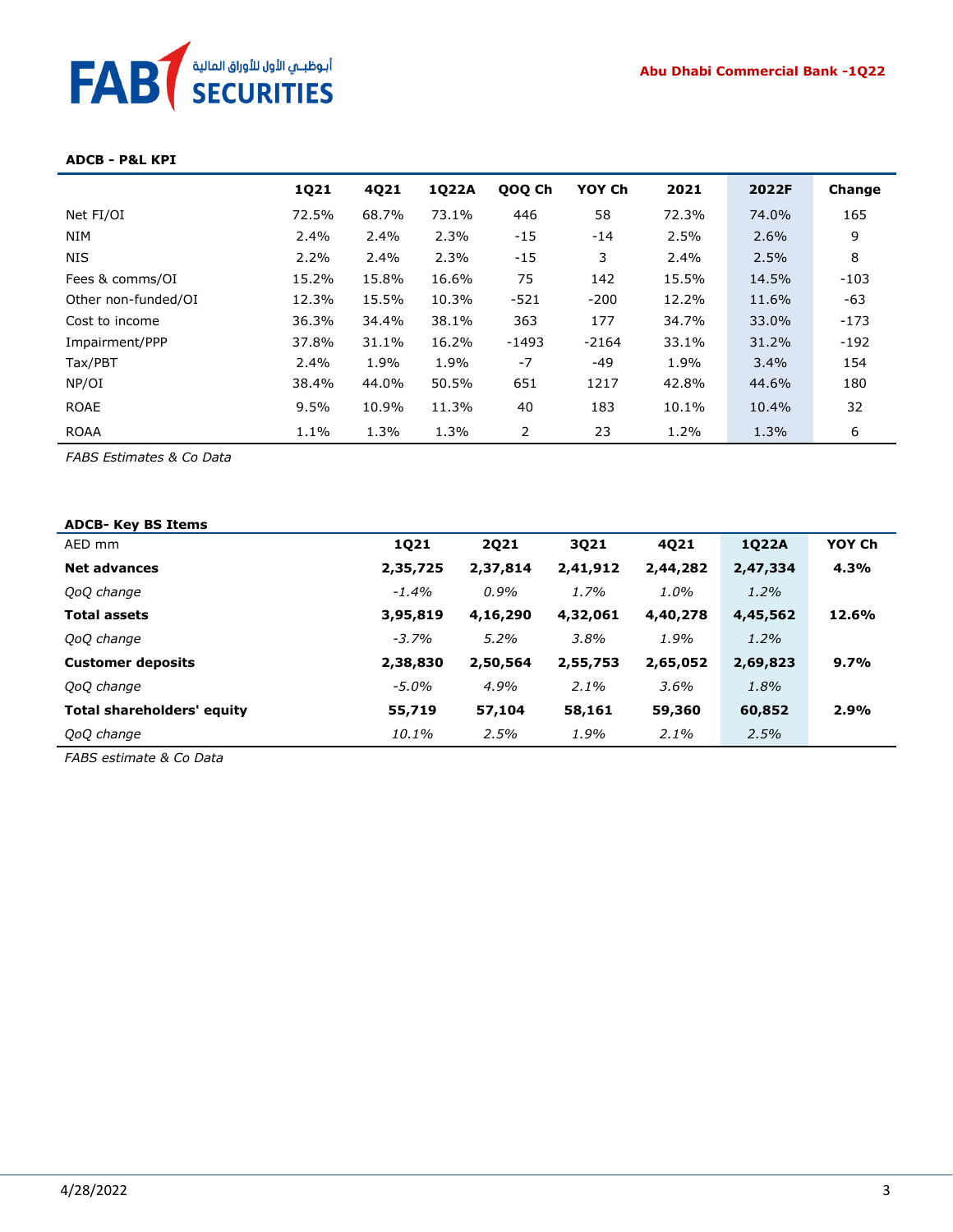#### **Research Rating Methodology:**

| Rating            | Upside/Downside potential    |
|-------------------|------------------------------|
| <b>BUY</b>        | Higher than $+15%$           |
| <b>ACCUMULATE</b> | Between $+10\%$ to $+15\%$   |
| <b>HOLD</b>       | Lower than $+10\%$ to $-5\%$ |
| <b>REDUCE</b>     | Between -5% to -15%          |
| <b>SELL</b>       | Lower than $-15%$            |

#### **FAB Securities Contacts:**

#### **Research Analysts**

| Ahmad Banihani                               | +971-2-6161629                           | ahmad.banihani@Bankfab.com |
|----------------------------------------------|------------------------------------------|----------------------------|
| <b>Sales &amp; Execution</b>                 |                                          |                            |
| Abu Dhabi Head Office<br><b>Trading Desk</b> | $+971 - 2 - 6161700/1$<br>+971-2-6161777 | Online Trading Link        |
| Institutional Desk<br>Sales and Marketing    | +971-4-4245765<br>+971-2-6161703         |                            |

#### **DISCLAIMER**

This report has been prepared by FAB Securities (FABS), which is authorised by the UAE Securities and Commodities Authority, licensing registration number 604002, and is a member of the Abu Dhabi Securities Exchange and Dubai Financial Market. The information, opinions and materials contained in this report are provided for information purposes only and are not to be used, construed, or considered as an offer or the solicitation of an offer or recommendation to sell or to buy or to subscribe for any investment security or other financial instrument. The information, opinions and material in this report have been obtained and derived from publicly available information and other sources considered reliable without being independently verified for their accuracy or completeness. FABS gives no representation or warranty, express or implied, as to the accuracy and completeness of information and opinions expressed in this report. Opinions expressed are current as of the original publication date appearing on the report only and the information, including the opinions contained herein, are subject to change without notice. FABS is under no obligation to update this report. The investments referred to in this report might not be suitable for all recipients. Recipients should not base their investment decisions on this report and should make their own investigations, and obtain independent advice, as appropriate. Any loss or other consequences arising from the uses of material contained in this report shall be the sole and exclusive responsibility of the recipient and FABS accepts no liability for any such loss or consequence. The value of any investment could fall as well as rise and the investor may receive less than the original amount invested. Some investments mentioned in this report might not be liquid investments, which could be difficult to realise in cash. Some investments discussed in this report could be characterised by high level of volatility, which might result in loss. FABS owns the intellectual property rights and any other material contained in this report. No part of this report may be reproduced, utilised or modified in any form either in whole or in part or by any electronic, mechanical or other means, now known or hereafter invented, including photocopying and recording, or stored in any retrieval system without the prior consent of FABS in writing. While utmost care has been taken to ensure that the information provided is accurate and correct, neither FABS, nor its employees shall, in any way, be responsible for the contents. By accepting this document, the recipient agrees he/she has read the above disclaimer and to be bound by the foregoing limitations/ restrictions.